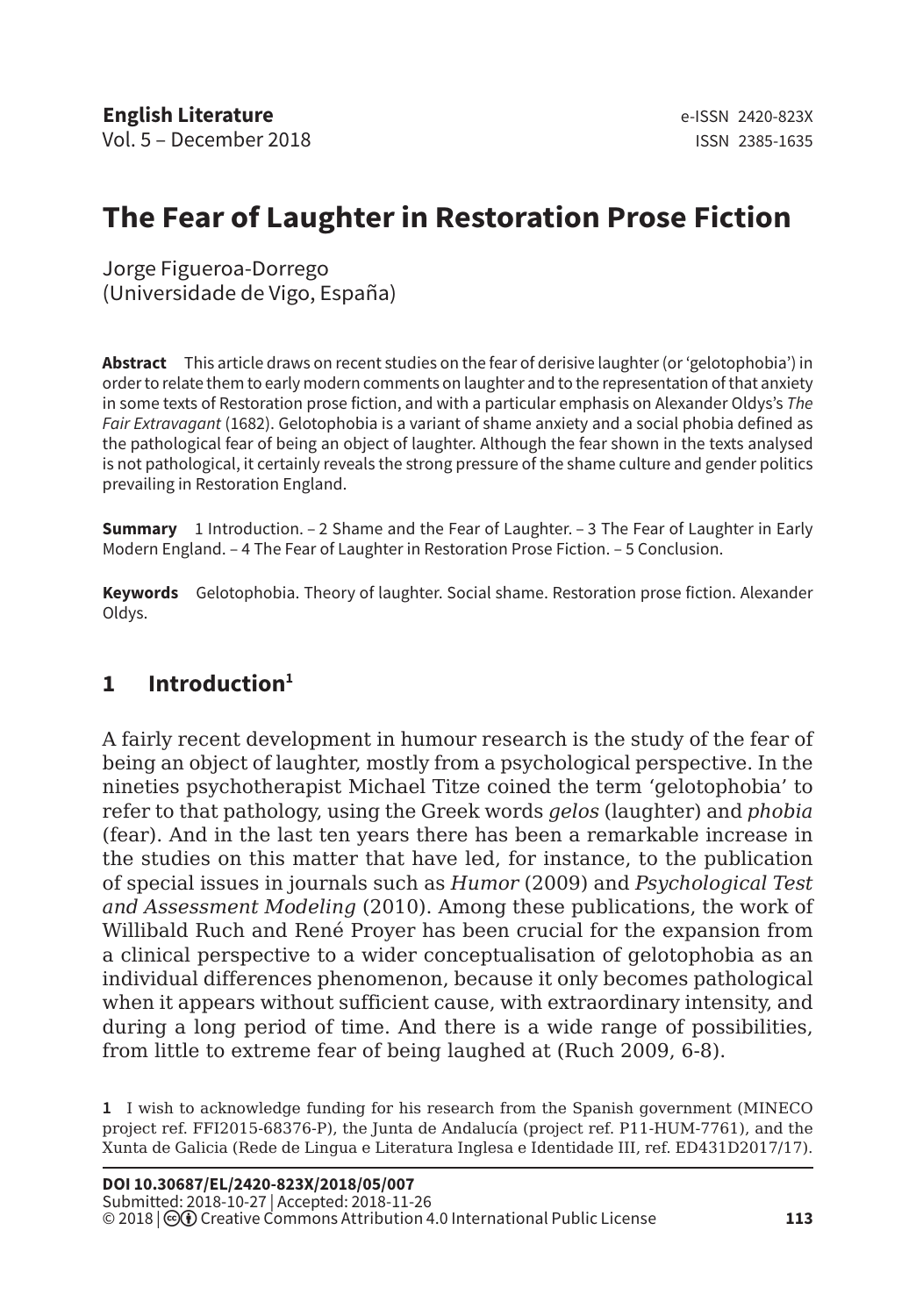What I intend to do in this article is to draw on that recent research on gelotophobia and on more general studies of laughter and the social aspect of humour in order to apply them to an analysis of the representation of the fear of derisive laughter in early modern English prose fiction, with a particular emphasis on Alexander Oldys's *The Fair Extravagant* (1682). I will start with some additional words about gelotophobia, then I will connect this to comments on laughter written by authors such as Philip Sidney, Robert Burton, John Dryden, Thomas Hobbes, Isaac Barrow, and Joseph Addison; and, finally I will focus on the anxiety caused by the scornful laughter that some characters of Restoration novels suffer, as well as the relationship that this has with the shame culture and gender ideology prevailing at the time.

### **2 Shame and the Fear of Laughter**

Ridicule may induce negative emotions, like shame or anger. While we all may feel more or less upset when we are ridiculed, gelotophobes develop a habitual fear of laughter (Platt, Ruch 2009, 91-2). This happens also when the laugher intends no harm and is just being playful. Gelotophobes tend to experience laughter as something negative, as a means that others use in order to put them down (Proyer, Ruch 2010, 50).**<sup>2</sup>** This hypersensitivity towards others' laughter is due to a low level of self-esteem and a high level of shame; it reveals a combination of neurotic and paranoid tendencies (see Ruch, Proyer 2009, and Titze 2009). Gelotophobes tend to be emotionally unstable and introverted and, consequently, try to avoid social situations in which they may feel ashamed and insecure. Possible causes of gelotophobia may include physical appearance deviating from the norm, having certain disabilities, unorthodox behaviour or attitudes, or lack of familiarity with habits and cultural peculiarities. And its consequences may be introversion, social withdrawal, low life satisfaction, low self-esteem, low cheerfulness, depression, and difficulty in regulating emotions in general (Ruch et al. 2014, 33-8).

According to Titze (2009, 29-30), gelotophobia is a variant of shamebound anxiety and a social phobia. Shame-bound anxiety is the result of an excessive self-observation and self-control, and is related to feelings of inferiority, insecurity, and self-contempt. Individuals with this kind of anxiety expect rejection by others, and this impairs their interpersonal relationships. They believe their actions are often ridiculous and fear humiliation as a punishment for their failures.

**<sup>2</sup>** According to Titze (2009, 31), "[t]he general state of gelotophobes is 'agelatic', i.e., they are not able to appreciate the benefits of laughter", because they do not interpret it as "a positive element of shared identity" or as a relaxing and joyful experience.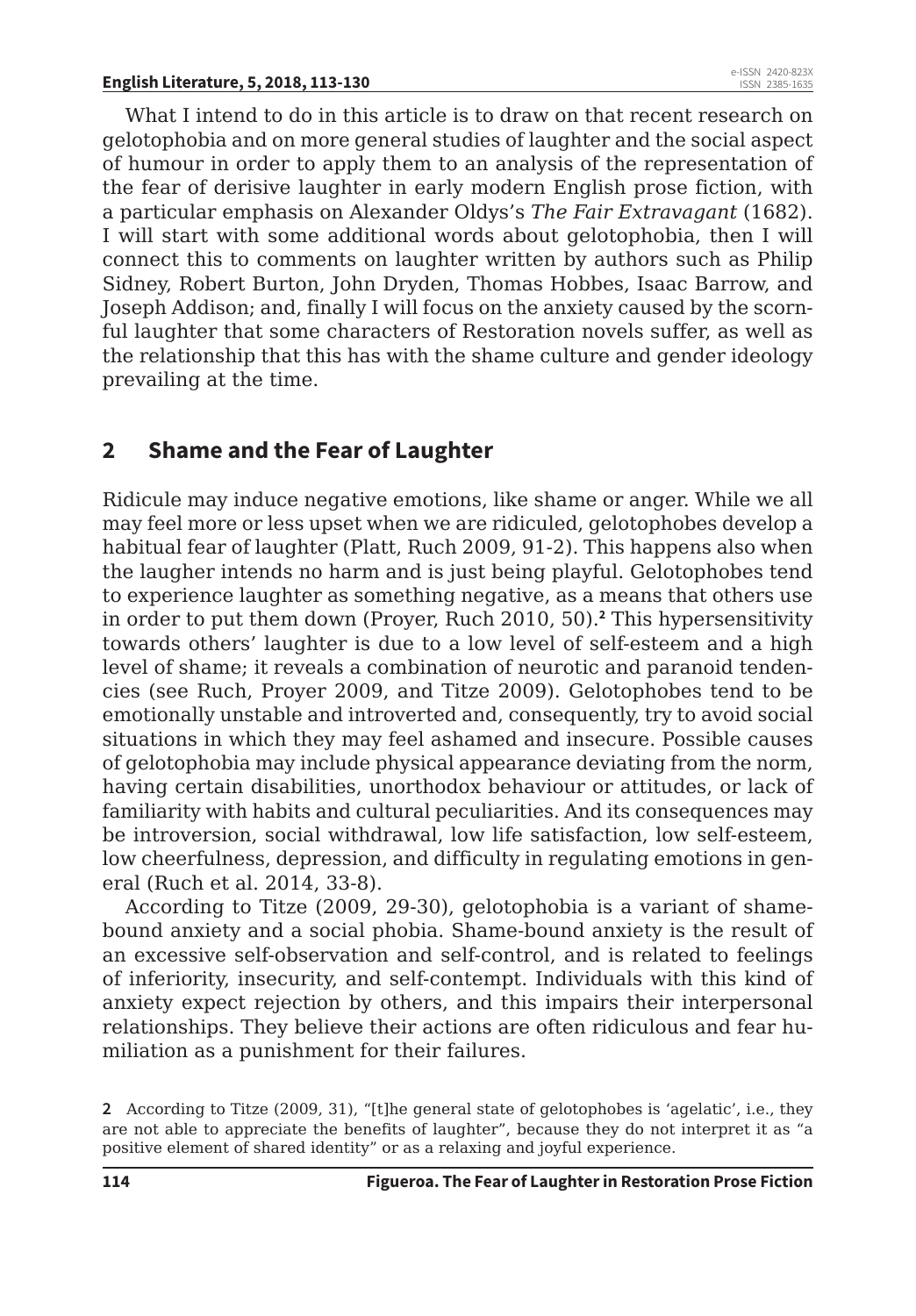A social phobia is a persistent fear of one or more social situations in which a person is exposed to possible scrutiny by others. The individual is afraid that s/he will act in an embarrassing or humiliating manner, so they endure those situations with intense anxiety or try to avoid them altogether. Therefore, the concept of social phobia overlaps with that of shame, and gelotophobia is related to both concepts. Recent studies have argued that shame is a self-regulation emotion crucial to social control, and that it is an innate affect that inhibits and interrupts pleasure (Platt, Ruch 2009, 93). The manner in which people use and interpret laughter is often an important element in this process, because laughing may be used to repel and try to correct deviant actions. This way, it may have an aggressive, corrective function, which attempts to bring non-conforming individuals into line and to reinforce group homogeneity (Ruch, Proyer 2009, 49; Titze 2009, 34). In 1900 Henri Bergson already pointed out that laughter could be a form of social control, intending to uphold conventions and order: "[o]ur laughter is always the laughter of a group", as it always implies a complicity with other laughers, either real or imaginary (1980, 64). Therefore, it has a social signification. It is "a sort of *social gesture*. By the fear which it inspires, it restrains eccentricity" (73; italics in the original). It may correct manners through the humiliation of those who deviate from the opinions, likes and conducts of the social group the laughers belong to, or that prevail in society in general. In Bergson's words:

Laughter is, above all, a corrective. Being intended to humiliate, it must make a painful impression on the person against whom it is directed. By laughter, society avenges itself for the liberties taken with it. It would fail in its object if it bore the stamp of sympathy or kindness. (187)

Many researchers of the late twentieth century insisted on the social function of humour, for instance William Martineau, who argues that

[h]umor is used to express grievances or can be directed at someone in the group who either has not learned or has violated the norms of the group. Humor constitutes a symbol of disapproval – a subtle way of sanctioning the deviant […] Humor, therefore, acts as a safety valve for expressing grievance or controlled hostility against deviance. The result is that the normative system is reinforced and social cohesion prevails. (1972, 117)**<sup>3</sup>**

**<sup>3</sup>** Some humour theorists, such as John Morreall, also highlight the social value of laughter but from a different point of view. "Laughing together unites people" (Morreall 1983, 115) because humour facilitates social interaction. For instance, it is often used to set up a mood of acceptance when meeting new acquaintances, or when speaking in public. It may help to avoid confrontation.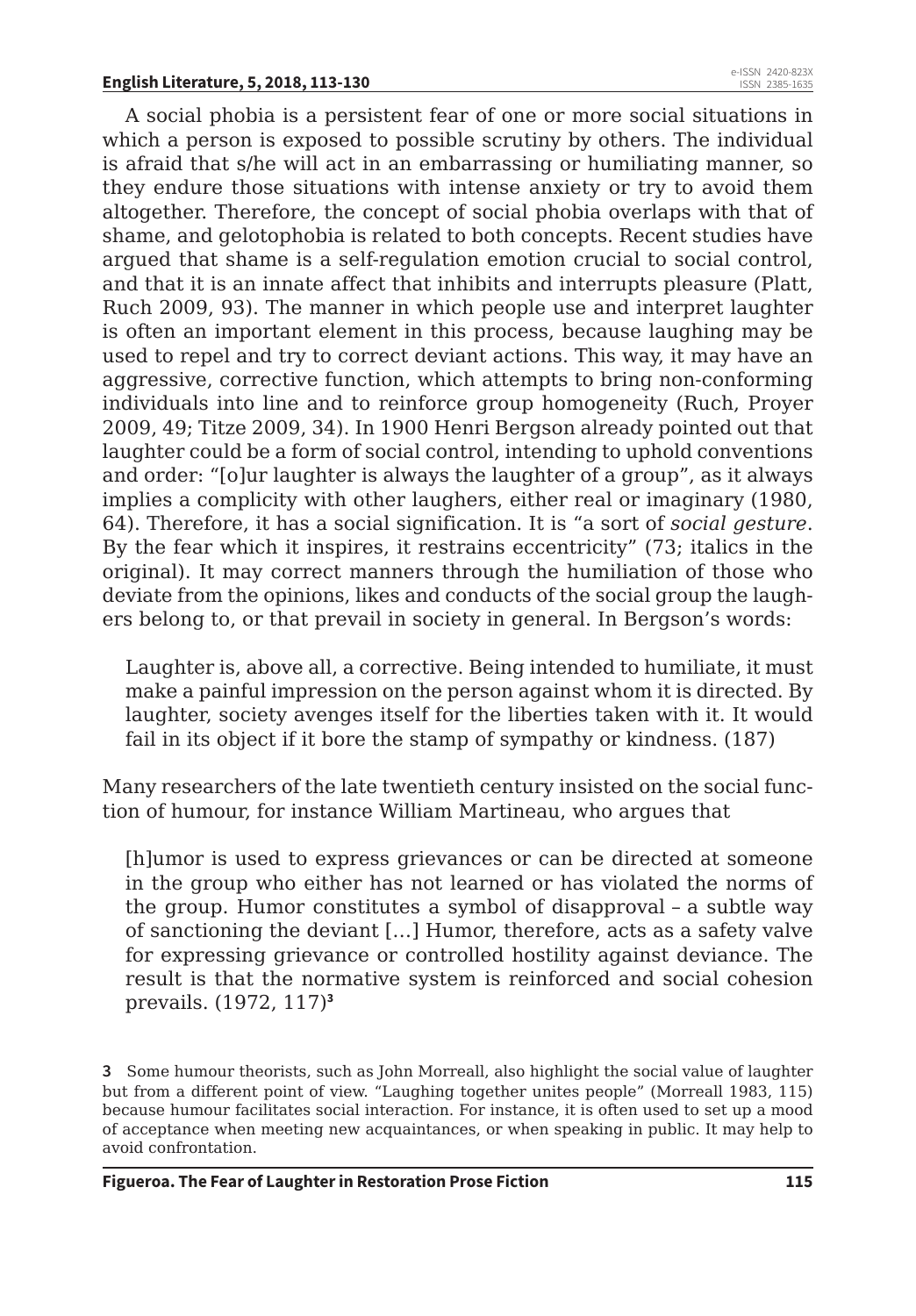Dolf Zillman and Joanne Cantor postulate the so-called "disposition theory" of humour, which posits that, in cases of disparagement humour, "appreciation varies inversely with the favourableness of the disposition toward the agent or entity being disparaged, and varies directly with the favourableness of the disposition toward the agent or entity disparaging it" (1976, 100-1) – in other words, we laugh more when we dislike the person or thing being debased and when we like the individual or medium that ridicules them. Literary scholar James English also follows Bergson's views on the social aspect of laughter, and contends that comic transactions are always related to the conflicts of social life, the relationships of solidarity and hierarchy, and the heterogeneity of society. The comic object belongs to a particular group of society whose symbolic denigration or exclusion provokes the laughter of a group hostile to it (English 1994, 9-10).

More modern social identity theories similarly argue that one of the means that the different groups in society use for attaining "positive distinctiveness", i.e. recognition, is disparagement humour, which involves "the denigration, derogation, or belittlement of a given target" (Ferguson, Ford 2008, 296 and 283). More recently, Thomas Ford has defended the prejudiced norm theory, according to which disparagement humour may be a releaser of prejudice, a medium for communicating derision of social groups. When we receive a humorous message, we abandon the standard mode of information processing for a non-critical humour mindset, thus disparagement humour diminishes its target, particularly when we are prejudiced against the disparaged group and, as a consequence, we tend to assent to a prejudiced norm in the immediate social context. Besides, disparagement humour evokes a shared understanding of its implicit message among those who approve of it and, therefore, can easily adopt that non-critical mindset. That is to say, humour discourse entails a sort of social contract among those who participate in it (Ford, Richardson, Petit 2015, 174-7).

Christie Davies (2009, 54-9) maintains that people are afraid of being laughed at, particularly, in societies where the main means of social control is shame, since those that are considered cases of misconduct may result in disgrace, contempt, or exclusion. In these honour-centred, hierarchical societies, individuals worry about the way in which they are perceived by others, and how this may affect their own lives and those of their relatives, friends, or colleagues. Davies believes that the fear of derision is less pressing in individualistic, capitalist, democratic societies, where notions of honour, status, and group identity are not so important. However, the fact that there are still serious cases of gelotophobia nowadays in Western countries indicates that such a concern about public perception and group identity is still relevant (see Ruch et al. 2014, 28-9, 40). Be that as it may, what seems undeniable is the relationship between shame and the fear of derisive laughter. Analysing shame and guilt cultures, Millie Creighton (1990, 285, 289) states that shame involves the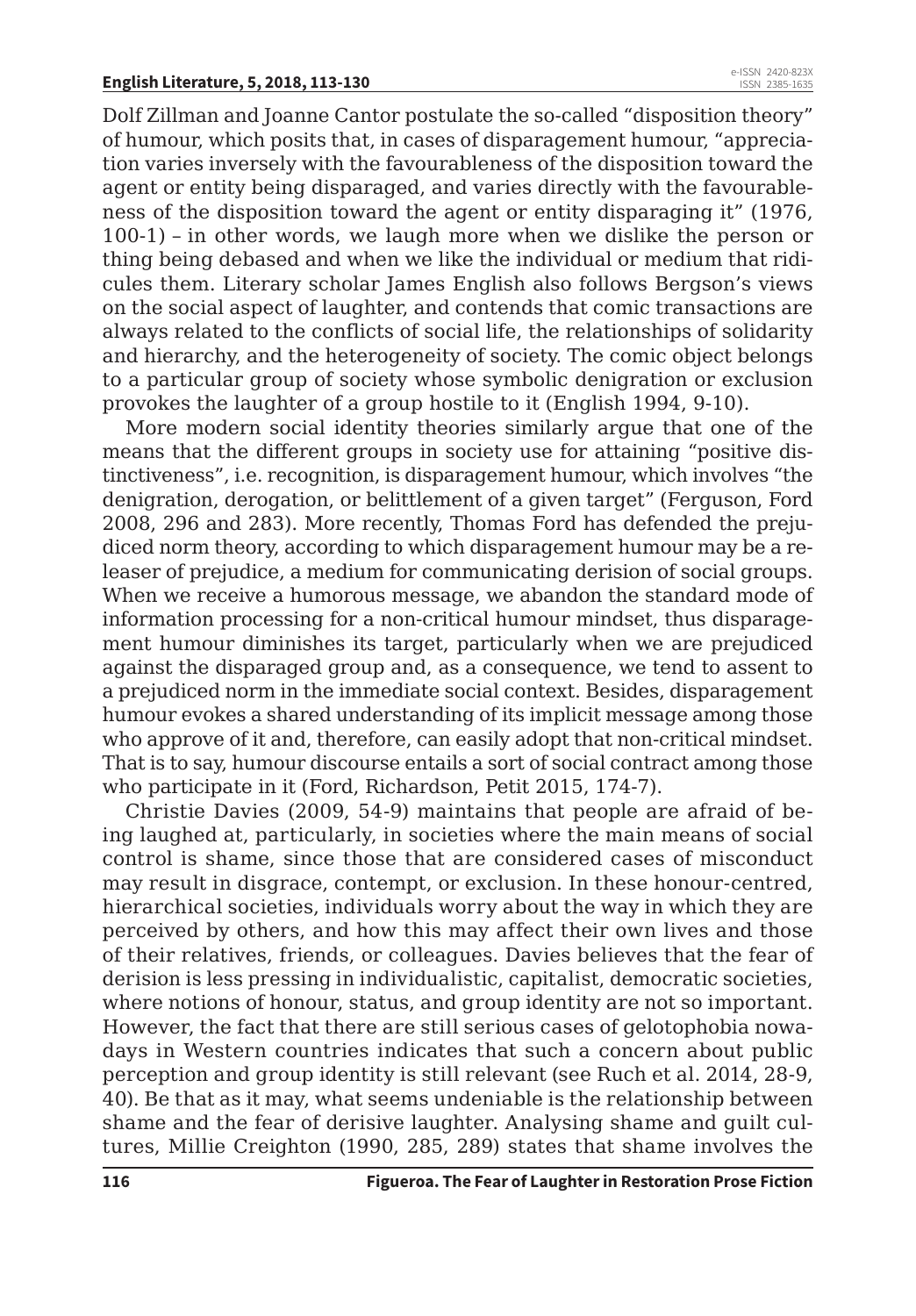awareness of inadequacy or failure to achieve a wished-for self-image, which is accompanied by, or arises from, the fear of separation or of being placed in an inferior position within a group. Creighton contends that some degree of shame may be beneficial for the individual psyche because it creates social cohesion (1990, 292). Similarly, Peter Hacker (2017, 206) explains that shame is originated by the loss of face felt when one is seen in an indecorous condition or engaged in an activity that reveals one's failure to attain certain standards of competence, or when one fails to live up to standards of the honour code of one's peer group and that one accepts oneself. Exposure leads to humiliation and loss of honour and self-esteem. Hacker continues: "[o]ne is made an object of contempt and ridicule. One becomes exposed to the taunts and insults of others. One may be subjected to a life of abject misery from which, in extremis, the only escape may be suicide or becoming an outcast" (206). Consequently, shame is "a powerful and often terrible form of social control" (212), one that is often exerted through laughter, so no wonder people dislike and may even be afraid of being laughed at.

#### **3 The Fear of Laughter in Early Modern England**

The way laughter was conceived in early modern England was not very different from that in classical times, when it was normally seen as a form of disparagement (see Figueroa-Dorrego, Larkin-Galiñanes 2009; Sanders 1995). Most early comments about comedy, jesting, or laughter-related topics were concerned only with derisive laughter. For example, in *An Apology for Poetry* (1595), Philip Sidney defines comedy as: "an imitation of the common errors of our life, which [the comic writer] representeth in the most ridiculous and scornful sort that may be, so as it is impossible that any beholder can be content to be such a one" (1973, 117). Thus he connects it with ridicule, scorn, and shame. Sidney also argues that we laugh at other people's mistakes and mishaps, and derive a kind of "scornful tickling", i.e. a sort of pleasure from such derision. Thus it is easy to infer the displeasure the butts of ridicule may derive from laughter, according to Sidney. So, following Aristotle, he recommends not to laugh at respectable or miserable people or at execrable matters.**<sup>4</sup>**

**4** In his *Poetics*, Aristotle defines comedy as an imitation of "the Ridiculous, which is a species of the Ugly" and refers to "a mistake or deformity not productive of pain or harm to others" (1984, 229). In his *Rhetoric*, Aristotle describes wit, the most refined and only acceptable type of humour for him, as "well-bred insolence" (1984, 123). Speakers may attempt to make their listeners laugh in order to gain their attention and goodwill, because humoristic discourse tends to be surprising, amusing, touching and, therefore, effective. Yet, this must be done with moderation, tact, and respect in order to avoid upsetting the butts or the listeners.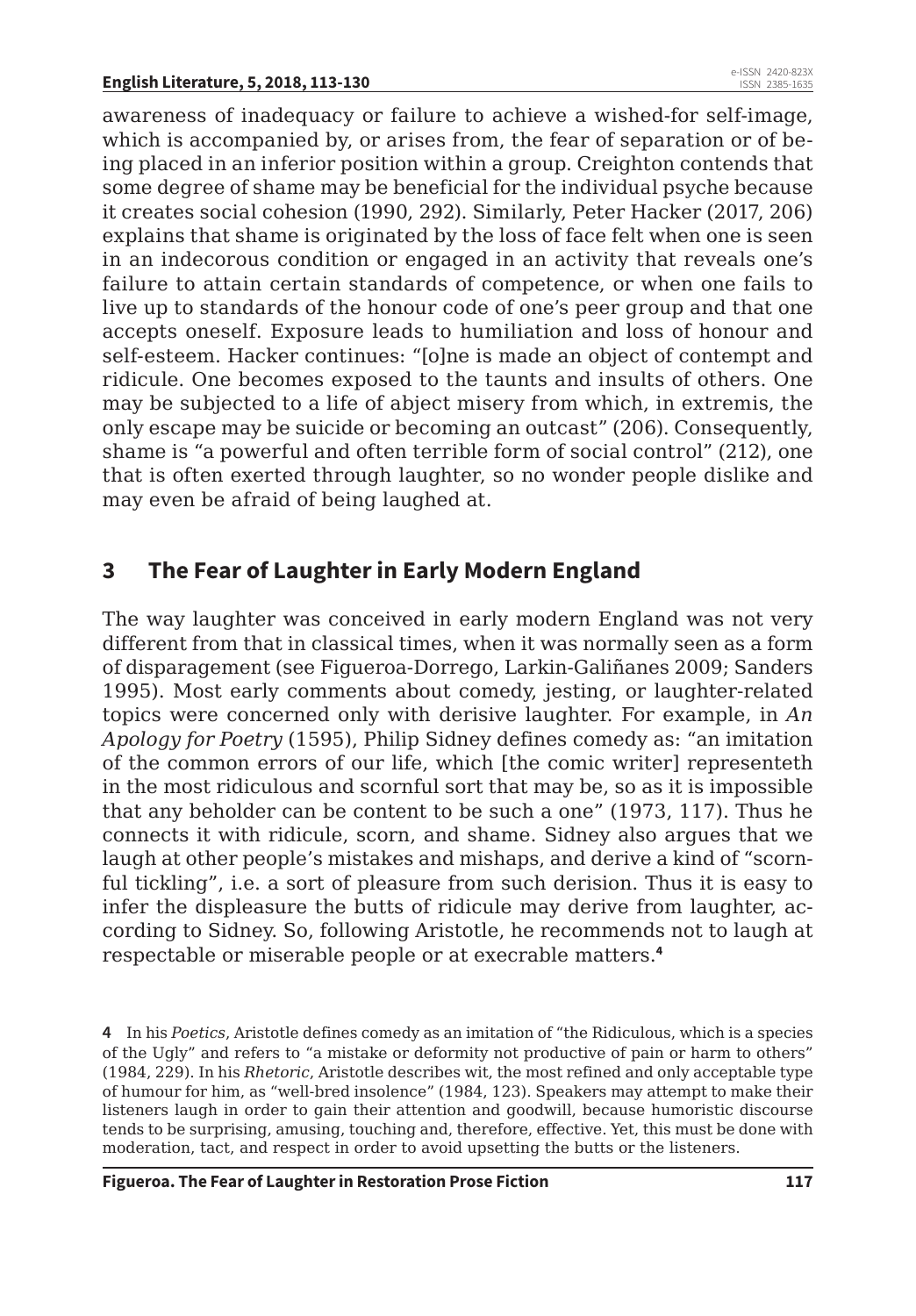This Aristotelian view of comedy continued during the Restoration period, combined with Ben Jonson's theory and practice of humours characterization. In *Of Dramatick Poesie, an Essay* (1668), John Dryden states that, among English dramatists, humour is

some extravagant habit, passion, or affection, particular […] to some one person: by the oddness of which, he is immediately distinguish'd from the rest of men; which being lively and naturally represented, most frequently begets that malicious pleasure in the Audience which is testified by laughter: as all things which are deviation from common customs are ever the aptest to produce it. (1997, 61)

Therefore, Dryden considers laughter a sign of "malicious pleasure" that is normally caused by the perception of deviant behaviour. In comedy, this laughter is produced by the presentation of humorous characters showing the imperfections of human nature. Although for Dryden the main purpose of comedy is to entertain the audience, we may suppose that the aim of exposing man's frailties is to correct them. His fellow playwright Thomas Shadwell insists more on the instructive aim of comedy. In his preface to *The Humourists* (1671), he claims that he intends "to reprehend some of the Vices and Follies of the Age, which I take to be the most proper and most useful way of writing Comedy" (1997, 86). He holds that comic dramatists must "render their Figures of Vice and Folly so ugly and detestable to make people hate and despise them" (86), and that to ridicule characters such as fops and knaves is much greater punishment than a tragic ending because it is related to shame. This gives evidence of the power awarded to scornful laughter.

From a different perspective, Robert Burton explains in *The Anatomy of Melancholy* (1621) how bitter jokes can motivate a feeling of dejection. He states that powerful people are often vexed by libels and satires, and that friendship is frequently ignored by those who only think of showing off their wit in indiscriminate derision. Burton warns that "[a] bitter jest, a slander, a calumny, pierceth deeper than any loss, danger, bodily pain, or injury whatsoever […]. Many men are undone by this means, moped, and so dejected, that are never to be recovered" (2001, 341). He argues that there are people who are more vulnerable to the harmful effect of derisive laughter because they are oversensitive and more prone to melancholy. This may be considered an early awareness of gelotophobia. Burton agrees with Sidney that sarcasm and scurrilous humour ought not to be used against our betters or people in distress. However, he approves of mirthful laughter, which may actually be a good remedy for melancholy and a source of joy and good health, so he ends his argumentation with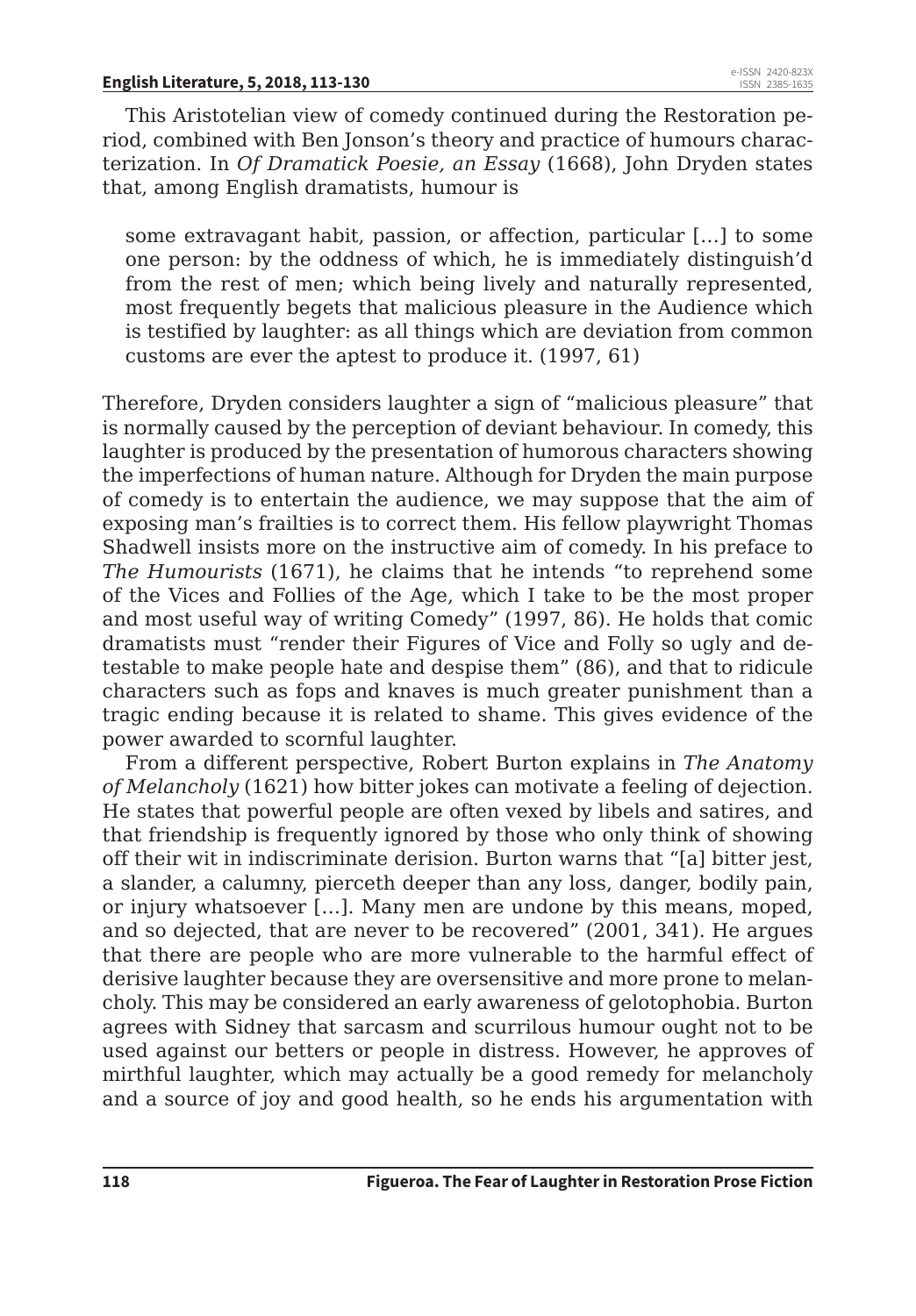the following couplet: "Play with me, but hurt me not: | Jest with me, but shame me not" (2001, 342).**<sup>5</sup>**

Yet the most influential comments on laughter in early modern England are those of Thomas Hobbes in both his *Human Nature* (1650) and *Leviathan* (1651). In the former, Hobbes claims that people often laugh "at mischances and indecencies" as well as "at the infirmities of others, by comparison of which their own abilities are set off and illustrated" (1994, 54). According to Hobbes, we never laugh when people deride us or our friends. So he concludes that

the passion of laughter is nothing else but a sudden glory arising from sudden conception of some eminency in ourselves, by comparison with the infirmities of others, or with our own formerly […]. It is no wonder therefore that men take it heinously to be laughed at or derided, that is, triumphed over. (Hobbes 1994, 54-5)

Therefore, Hobbes sees laughter as a passion that involves a feeling of superiority and triumph in those who laugh, and one of shame and defeat in those who are laughed at. This view of laughter fits the general conception that this philosopher has of man as a creature who is constantly striving for superiority over others (Heyd 1982, 286). In *Leviathan*, Hobbes insists on the same explanation for the passion of 'sudden glory' that produces laughter in humans. He adds that laughing at other people's flaws is "a sign of Pusillanimity", mediocrity, and lack of sympathy, because "great minds" tend to be compassionate and helpful rather than derisive, and "compare themselves only with the most able" rather than with those who have defects or are less gifted (Hobbes 1973, 27). Hobbes's description of laughter is the height of the so-called 'superiority theory' of humour and a crucial reference (no matter how modulated) both in eighteenth-century comments about laughter and in present-day studies on the social aspects of humour. For instance, Richard Steele seems to agree with Hobbes when he says, in his epilogue to *The Lying Lover* (1704), that laughter is "a distorted passion, born | Of sudden self-esteem and sudden scorn" (1973, 368). And, in *The Spectator*, no. 249 (December 15, 1711), Joseph Addison argues that Hobbes's explanation of laughter holds in most cases, and that is why vain, ungenerous, nagging people are most prone to laughing at others. Addison finds this particularly worrying when those who are derided are worthy, decent people. However, "[i]f the talent of ridicule were employed to laugh men out of vice and folly, it might be of some use to the world" (Addison 1973, 379).

**<sup>5</sup>** Burton elaborates his defence of mirth as a remedy against dejection in partition 2, section 2, member 6, subsection IV of his *Anatomy of Melancholy*. In this case, laughter is part of pleasant, playful conversation in cheerful company, which may expel grief and gladden the heart (2001, 119-26).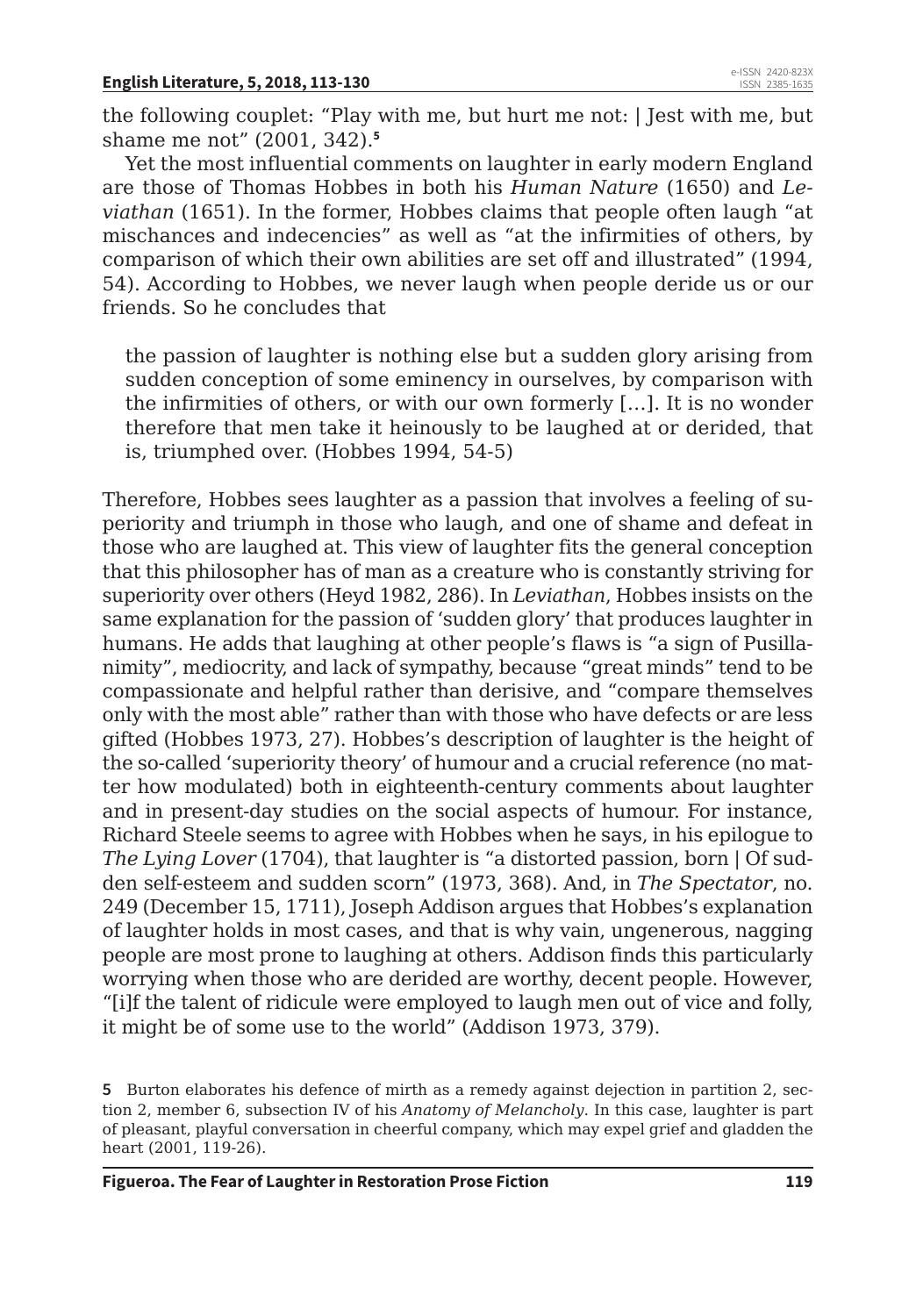A very interesting – though largely ignored – early modern approach to humour is that defended by Isaac Barrow in one of his *Several Sermons on Evil-Speaking* (1678), entitled "Against Foolish Talking and Jesting". This is not the typical patristic or puritan diatribe against laughter and joking, as the title may lead us to think. Instead, Barrow argues that St Paul never meant to forbid all types of jocular discourse.**<sup>6</sup>** Barrow contends that there is one that is mirthful, harmless, and compliant with good manners and Christian duty. He argues that Christians must not be barred from mirth, which is a kind of natural, wholesome, and useful pleasure, because it may recreate our minds when tired, raise our spirits when they are low, sweeten our conversation, and "endear society" (Barrow 1678, 47). Besides, humour may be instructive and, therefore, profitable, because it may expose base and vile things: "It is many times expedient, that things really ridiculous should appear such, that they may be sufficiently loathed and shunned" (49). Facetious discourse may also be a convenient resource "for reproving some vices, and reclaiming some persons" (50-1), because it is often more efficient than other – harsher, more critical – forms of discourse. This is because people "scorn to be formally advised or taught, but they may perhaps be slyly laughed and lured into a better mind" (52), particularly if the admonition comes from relatives or friends who intend no harm nor rejection.

However, if the laughter-raising comment or situation is abusive and hurtful, and causes the feelings of displeasure and dejection, then it is uncivil and unacceptable. Among other things, Barrow points out:

The Reputation of men is too noble a sacrifice to be offered up to vainglory, fond pleasure, or ill-humour; it is a good far more dear and precious, than to be prostituted for idle sport and divertisement. It becometh us not to trifle with that which in common estimation is of so great moment; to play rudely with a thing so very brittle, yet of so vast price; which being once broken or crackt, it is very hard, and scarce possible, to repair. (Barrow 1678, 67)

So he is aware that ridicule may cause a feeling of loss of honour that may affect people's lives seriously. Therefore, derisive laughter is too harmful to be acceptable. Shaming and dishonouring people by making them a laughingstock is an uncivil, unchristian practice, and this is one of the types of jesting that St Paul forbids in his Epistle to the Ephesians.

In her study of gender and class in early modern England, Susan Amussen (1988) has demonstrated that English society at that time was still

**<sup>6</sup>** Barrow's sermon intends to provide a new interpretation of St Paul's advice to the Ephesians: "Neither filthiness, nor foolish talking, nor jesting, which are not convenient" (Ephesians 5:4).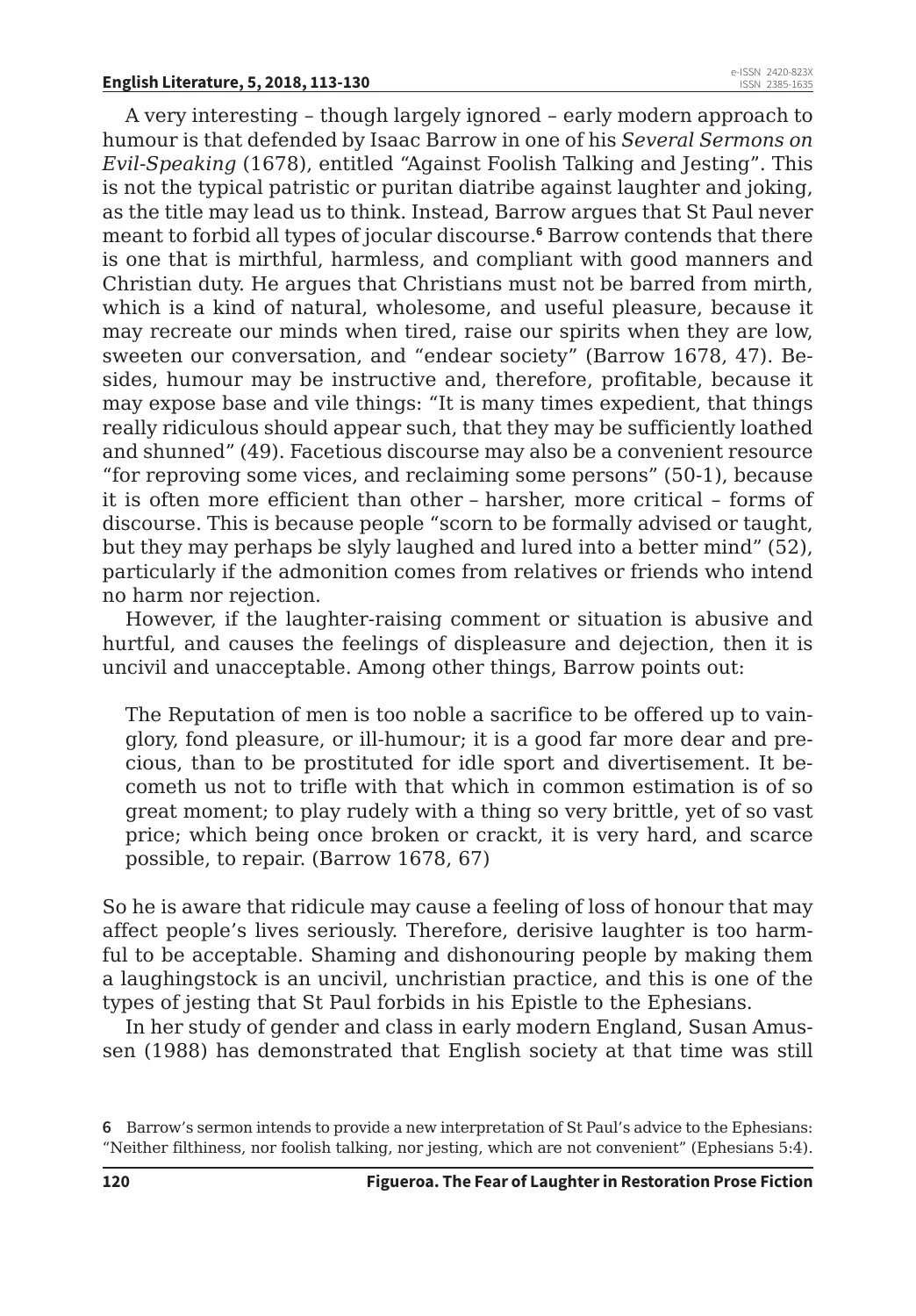dominated by strict notions of honour, reputation, and social order. In other words, it was a kind of shame culture where public perception confirmed or withheld an acceptable identity. Focusing on masculinity, Mark Breitenberg (1996) and Elizabeth Foyster (1999) have shown that, in spite of the power and pervasiveness of patriarchy, masculinity was very unstable and dependent on women's actions and the opinion of others. Keith Thomas gives plenty of evidence of how the political and religious authorities of the time saw mockery as a threat to the social order. He claims that "in its affirmation of shared values, laughter could be a powerful source of social cohesion. […] mockery and derision were indispensable means of pressuring established values and condemning unorthodox behaviour" (1977, 77). He contends that Tudor and Stuart England was "a harshly intolerant popular culture, hostile to privacy and eccentricity, and relying on the sanction not of reason but of ridicule" (77). People in general were afraid of the social shame produced by ridicule, at an age when honour and reputation were the all-powerful standards ruling life in society.**<sup>7</sup>** Legal and social practices such as the stocks, the pillory, the ducking stool, and the charivari demonstrate the intimate relationship between punishment, laughter, and opprobrium in this period. Jest-books promoted derisive laughter against all forms of deviant people, and 'others' in general – such as foreigners, cripples, madmen, women, and members of the lower classes. As was said before, comedy was used with the (real or pretended) aim of exposing and correcting follies, affectations, and eccentricities. To this we can add other literary genres such as satire, lampoon, libel, and epigram, in which ridicule is also linked to public shame.

#### **4 The Fear of Laughter in Restoration Prose Fiction**

Early modern prose fiction also provides a large number of examples of disparagement humour. As happens in jest-books, in picaresque fiction, rogue pamphlets and criminal biographies (genres that often overlapped in England, see Salzman 1985, 202-40) characters are very often cheated, and laughed at as a consequence. For example, in George Fidge's *The English Gusman* (1652), the thief James Hind is presented as a trickster who robs and plays pranks. One of his victims is a London citizen to whom he sells his horse but later escapes with it. When the citizen tells the incident to some people expecting some sympathy, he is jeered instead, and

**<sup>7</sup>** Joy Wiltenburg has recently collected and commented on several early modern documents showing "how powerfully ridicule could generate fear of becoming its target" (2016, 36). One of the quotations she provides is from one of Dorothy Osborne's letters to her husband, in which she acknowledges: "I confess that I have an humour that will not suffer me to expose myself to people's scorn" (37).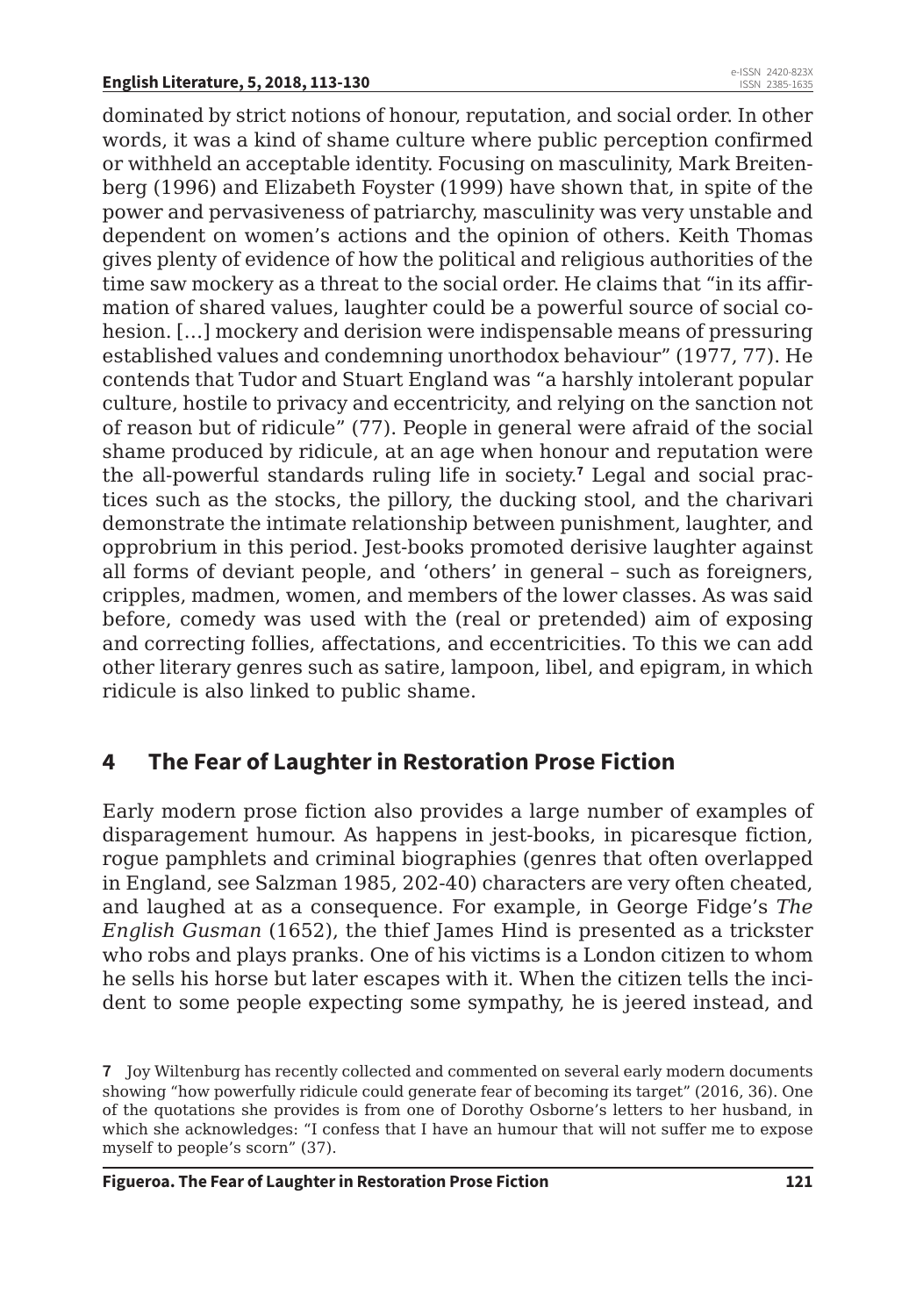he despondently asks them: "Gentlemen, forbear, for this is worse than the loss of all, to be laughed at" (1652, 6). The sequential structure of this narrative, as happens in all rogue fiction of the time, does not allow us to know much more about this character. However, his words clearly evince how much taunting laughter afflicts this London citizen. For him, being jeered (i.e. publicly humiliated) is worse than losing his property. This episode also shows the laughers' lack of compassion towards someone who has been robbed. They callously prefer to disparage the victim for having been so easily outwitted by Hind, who is thus placed in a position of intellectual superiority.

Similarly, in the anonymous *The London Jilt* (1683), Cornelia's father is cheated and robbed by a rope dancer who laughs at him before leaving him on the floor with a broken leg. When the news is told, the neighbours also laugh at his folly and at his wife's angry reaction. From then on, his business and marriage life go so bad that he gets depressed and dies shortly afterwards. In this case, the distress caused by derisive laughter is so extreme that it leads to dejection and eventual death, which reminds us of both Hacker's and Burton's words mentioned above. Moreover, in one of the episodes of this picaresque novel, Squire Limberham foolishly pretends to be the father of his wife's chambermaid in order to rebut speculations of his being impotent because he has no children. As a consequence, he is accused and tried for adultery, and sentenced to pay 50 guineas to the maid. The heroine-narrator says: "This Sentence was very much commended by all People, and Squire Limberham's Traffick was so laught at by all People, that for a while he durst hardly appear abroad, for the Affair was so publick that the whole Town pointed at him" (Anon. 2007, 66). Shamed by society due to his foolishness and what is considered deficient masculinity, the squire ostracises himself, unable to cope with that social pressure marked by laughter. As was said before, low self-esteem, introversion, and social withdrawal are usual consequences of gelotophobia.

Characters afraid of derisive laughter and of the effect that it may have in their reputation can also be found in some novels by Aphra Behn. In *Love-Letters Between a Nobleman and His Sister* (1684-87), Octavio is particularly sensitive to the manner in which his affair with Silvia may affect the public opinion about him. When, in the second part of this novel, she sends him a letter saying that, as Philander has been unfaithful to her, she is now free and willing to accept his love vows, he writes her back confessing that he is too weak to resist her charms, even if it is

only to draw me from a Virtue which has been hitherto the Pride and Beauty of my youth, the Glory of my name, my Comfort and refuge in all extreams of Fortune: The eternal Companion, Guide and Counsellor of all my actions: Yet this good you only have power to rob me of, and leave me expos'd to the scorn of all the laughing World. (Behn 1993, 203)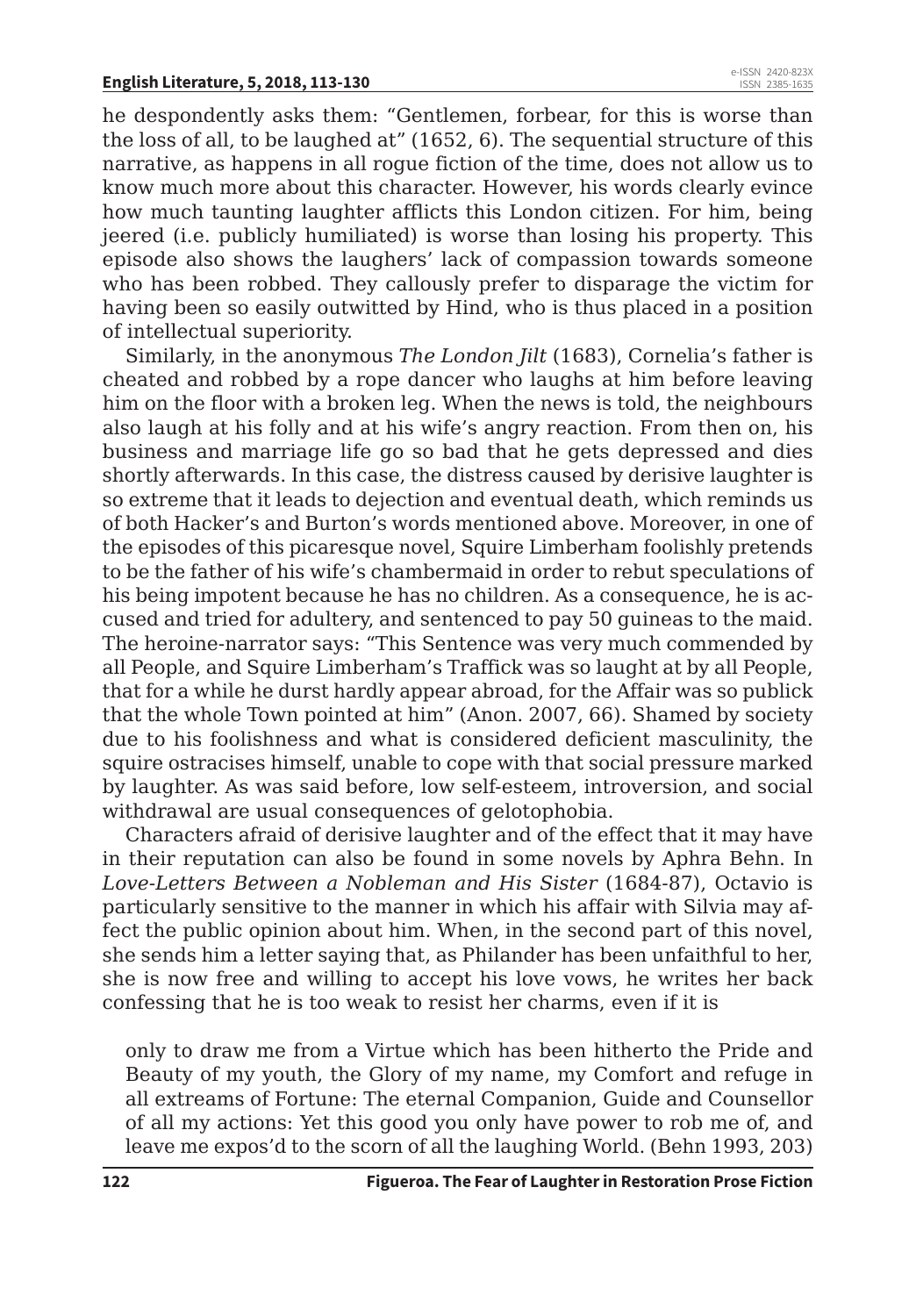Octavio is the only upright character in the cynical world of this novel, so dominated by infidelity, selfishness, and betrayal. He has built a good reputation over the years that he is worried to lose by starting this liaison with Silvia. Although his infatuation proves to be stronger than his apprehensions, his fears of becoming the butt of scornful laughter attest to his feeling of shame for having failed to maintain the positive self-image that he has created. When Silvia later resumes her affair with Philander, Octavio complains to her in another letter in the third part of the novel: "tell me how thou has undone me thus? Why thou shouldest chuse out me from all the Crowd of fond admiring Fools, to make the World's Reproach, and turn to ridicule" (369). So, Octavio verbalises again his fears of being laughed at by people, this time because he has been jilted by a young girl who has been seduced by her brother-in-law, Philander, who is also Octavio's friend. This obviously casts doubts on his masculinity and damages his good social reputation. His soft, amorous nature makes him dote on her so much that he has neglected his business; so his friends and relatives criticise him for "having given himself over to Effeminacy" (280). He finally decides to forget about her and enter a monastery, which symbolises the social death that disrepute implies. Thus, his affair with Silvia shows a clear reversal of gender roles of the usual treatment of the seduction theme in Restoration and eighteenth-century prose fiction.**<sup>8</sup>**

In Behn's *The History of the Nun: or The Fair Vow-Breaker* (1689), Isabella shows her anxiety about being the object of public derision in two crucial moments of the story. First when she, shortly after becoming a nun, falls in love with Henault. That presents her with a serious dilemma for which she finds no easy satisfactory solution:

she cannot fly from the Thoughts of the Charming *Henault*, and 'tis impossible to quit em; and, at this rate, she found, Life could not long support it self, but would either reduce her to Madness, and so render her an hated Object of Scorn to the Censuring World, or force her Hand to commit a Murder upon her self. (Behn 1995, 225-6)

Isabella is afraid of the emotional instability that she may suffer if she represses her feelings towards Henault due to the vows of chastity she has recently made. An insane nun, crazy with love, would not be accepted by the society of the time, and would be the victim of public censure and scornful laughter.

As Bergson (1980), Martineau (1972) and other commentators on the social function of laughter have argued, people use laughter as a sign

**<sup>8</sup>** On the seduction theme, see Ballaster (1992). On Behn's *Love-Letters Between a Nobleman and his Sister*, see, for instance, Pollak 1993, Todd 1996, Ballaster 2004, and Ahern 2005.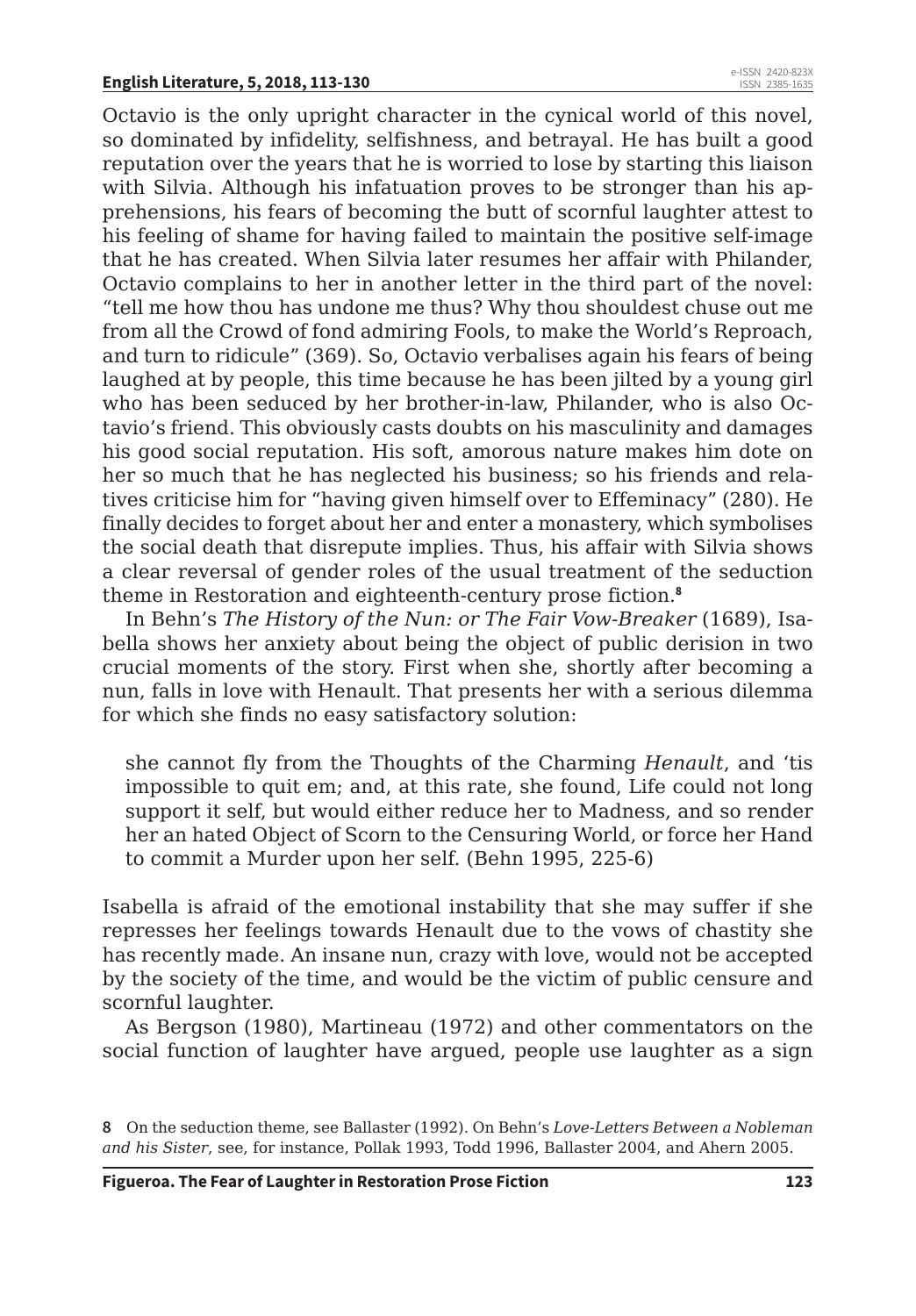of disapproval, in order to expose, humiliate, and correct the deviant. Isabella finally resolves to prioritise love and elopes from the monastery with Henault. This decision leads to a series of misfortunes in their lives: rejection from their families, disinheritance, financial problems and so on. Henault goes to war and is reported dead; she marries Villenoys; but one day he unexpectedly returns. This causes confusion in Isabella's mind, who worries about the consequences that this new situation of bigamy may bring about:

She finds, by his Return, she is not only expos'd to all the Shame imaginable; to all the Upbraiding, on his part, when he shall know she is marry'd to another; but all the Fury and Rage of *Villenoys*, and the Scorn of the Town, who will look on her as an Adulteress. (Behn 1995, 249)

She feels such a strong personal and social pressure that she desperately ends up killing both husbands, eventually confessing her murders and being publicly executed. This is a story about the negative consequences of violating vows, but also, quite meaningfully, about women's difficulties to counter the constraints and pressures of society, sometimes expressed through scornful comments and laughter.**<sup>9</sup>**

I will now focus on Alexander Oldys's *The Fair Extravagant*, which is an interesting novel for its literary treatment of the fear of laughter, and has received very little critical attention so far.**<sup>10</sup>** It is reminiscent of the type of comedies written in the 1670s and early 1680s, with a witty heroine who cross-dresses in order to find a prospective husband, and a hero that belongs to a group of Tory gallants who are keen on drinking, flirting, and railing against marriage. It is a story that shows the recurrent concern about unruly women and the tensions of power in couples, and how this concern is related to expectations about masculinity in the rakish Carolean period. It is related with much irony and with reference to the politics, literature, and social life of Restoration London.

In spite of its full title, *The Fair Extravagant, or, The Humorous Bride*, the story focuses more on the hero than on the eponymous heroine. Ariadne sets up the action and controls the plot, but Polydor soon occupies centre stage and the narrative becomes a trial of his qualities, particularly of his manhood. Wealthy, seventeen-year-old Ariadne determines to find a man she could marry and for that purpose she puts on her brother's clothes, so that she can interact with men more freely. She finally chooses

**9** For studies on *The History of the Nun*, see Pearson 1991 and 1993, and Goulding 2008.

**10** There is no modern edition of Alexander Oldys's works, nor any book-length study about them. The only critical essays to focus on this novel are Figueroa-Dorrego 2008 and 2009. Nicholas Hudson devotes some pages to speak to Oldys, whom he considers "an important and unjustly ignored innovator in the history of English prose fiction" (2005, 577).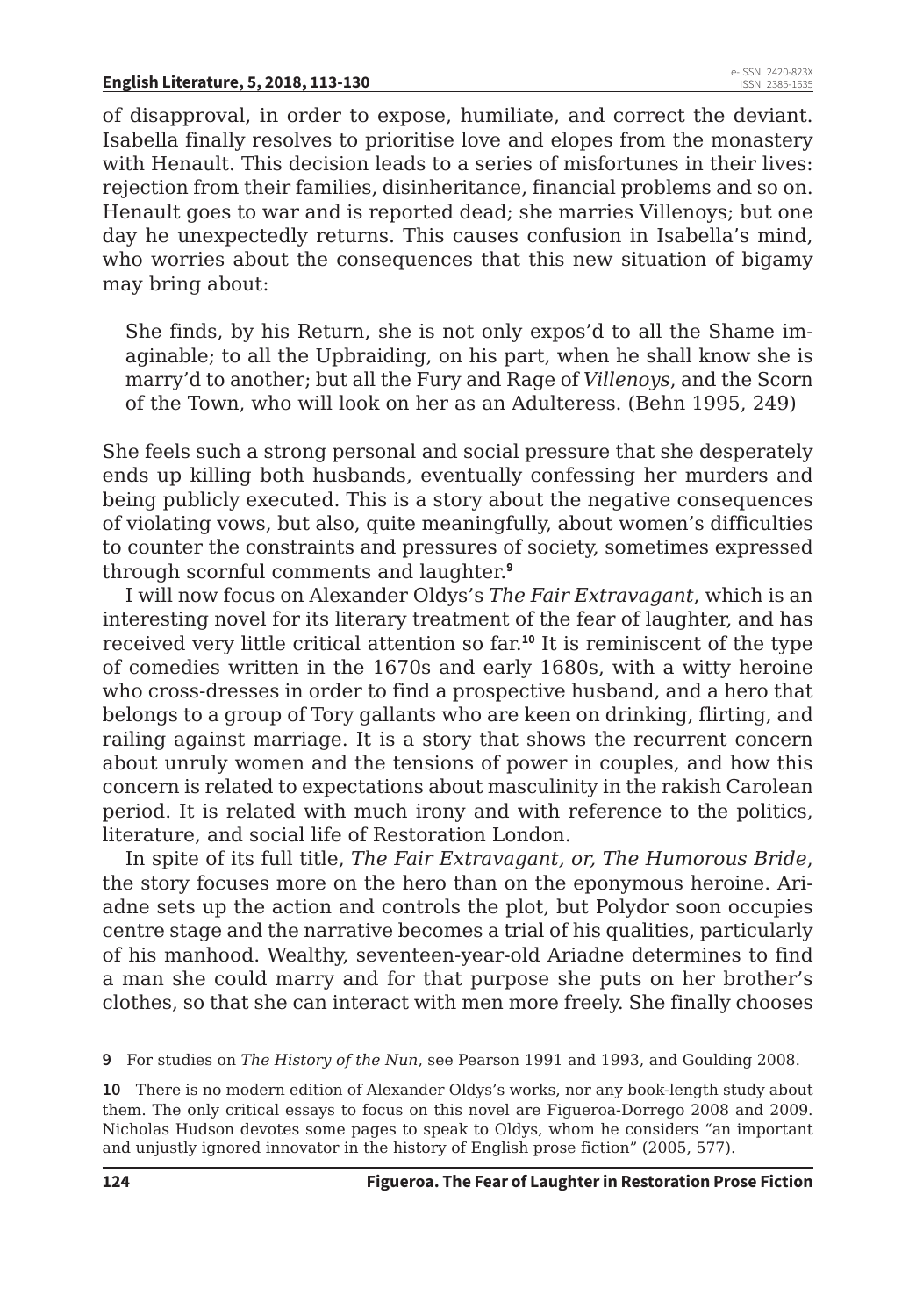Polydor, a thirty-year-old gentleman belonging to a good family but, as he was the youngest son, inheriting only a small fortune. Pretending to be her own cousin, Ariadne tells him that her cousin (i.e. herself) wants to meet him the following morning in the park in order to marry him, but that he cannot see her face until the wedding. Taking into account the information he is given of her beauty, virtues, and prospective inheritance, Polydor is tempted by the offer yet cannot believe that it can be a true and serious one. That night at home he cannot sleep thinking that she may be a cheat and that his friends, "some of 'em Witty, Satyrical Rogues", will taunt him and ask:

Is this he who was wont to help us Laugh at all those Sots that durst hazard their Carkasses with one Woman for better for worse? And is this Jolly Debauché, at last overtaken? Nay more, Jilted by a Lewd Woman, pretended Heiress? (1682, 35-6)

Polydor is afraid of being the butt of his friends' laughter. He belongs to a group of rakes who usually laugh at married men, and believes that his acceptance of a wedding with that mysterious woman will place him outside the group and make him a possible victim of their raillery. Yet the ridicule would be greater if she happened to be a cheat, because this would mean that he would be duped and – worse – by a woman. Following the theories of scholars such as Martineau (1972) and English (1994), it can be said that, when Polydor and his rakish friends laugh at married men, they express their hostility against those who deviate from their own way of understanding a masculinity, because they consider it foolish for a man to commit oneself to only one woman and to a dull family life. Yet, if Polydor's bride did not happen to be the beautiful, virtuous, wealthy lady she claims to be, then his witty friends would also taunt him for not sharing their intellectual abilities. Thus Polydor fears his friends' laughter because he is ashamed of not living up to the standards of masculinity prevailing in his peers' group (Hacker 2017, 206).

In spite of all his doubts and anxieties, Polydor resolves to take the risk, and meets the young heiress. They get married but Ariadne abandons him that very same evening, in order to test his patience and constancy for a week. He does not know it, and gets angry at believing himself cheated as he had feared. He tries to find her in her brother's house, but by then she has arranged that her cousin Dorothea should impersonate her and pretend she does not know him. For Polydor this confirms the idea that he has been fooled, and becomes deeply melancholic. He writes satirical verses against women, complains about his credulity, and expresses his fear of becoming the laughingstock of the family: "what will thy Mother, thy Brother, thy Sisters, and all thy Relations say to this, will they not scorn thee?" (81). He will be subject of town talk and become dishonoured: "I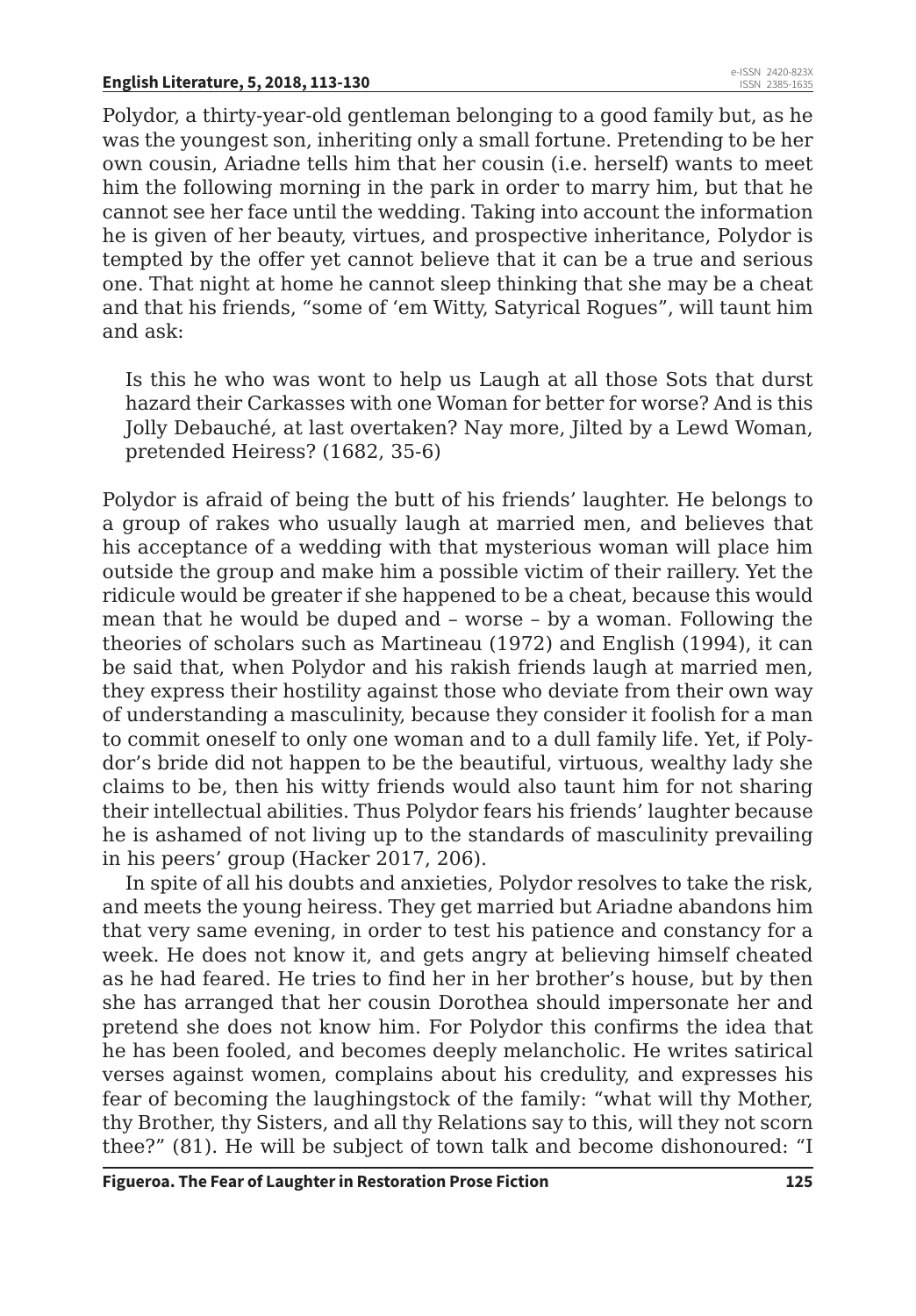am Lost, Ruin'd, and Eternally Miserable" (82). He considers that his prudence, intellect, and manliness have been belittled by Ariadne, and fears the contempt and ostracism of his relatives, friends, and the society in general. Therefore, he again suffers from the same shame-bound anxiety that is the basis of gelotophobia.

In order to finish off her tormenting trial of Polydor, Ariadne asks her suitor Marwood to accuse Polydor of the debts contracted before his marriage. As a result, Polydor is imprisoned. In jail he receives the visit of his jocular, rakish friends, who continue making fun of his situation. Harry asks him: "Why were there not Wives enow in the Town of other Mens but you must needs get one of your own!" (139), and wonders why such a rich heiress should wish to marry him. Polydor reproaches them for laughing at him instead of offering advice and help, and warns them: "It may fall to my share to laugh at you, yet e'er I die". To which Harry retorts: "Ay, if your Spouse shou'd prove a right Diamond and no Counterfeit […] you might laugh at us for laughing at you", and advises him to "ease [his] Spleen the other way" (141) – in other words, Polydor should calm down and try to cheer up. Harry's remarks seem to demonstrate that he and the other friends do not feel guilty for laughing at Polydor, as they do not really intend to disparage him harshly, but only to have fun in a convivial manner. They never mean to denigrate and exclude Polydor from the group, but his gelotophobia does not allow him to see that laughter may at times be joyful, playful, and harmless, that it is not always used to deprecate others (see Titze 2009; Proyer, Ruch 2010). Harry reminds Polydor that he may also laugh at them, particularly if Ariadne finally proves to be no fraud after all. In fact they never abandon him and, at the end, Polydor invites them to celebrate the "second" wedding: "Come […] We are all friends" (178). Thus, the novel finishes with the typical comic ending of harmony and conviviality overcoming the moments of anxiety caused by fictitious deception.

## **5 Conclusion**

The fear of derisive laughter was a common concern for early modern commentators about laughter, humour, and comedy, as well as for a considerable amount of characters in Restoration prose fiction. This reveals the powerful social pressure that the shame-culture prevailing in England exerted on people, and that scornful laughter was often the mark or vehicle of such pressure. To a larger or lesser extent, people felt themselves hurt and humiliated when they became the butts of derisive laughter, or were afraid that this might ever happen. They were worried about their reputation and how this might affect their lives. The presence of this kind of fear is evident in the cases analysed here: in the citizen cheated by Hind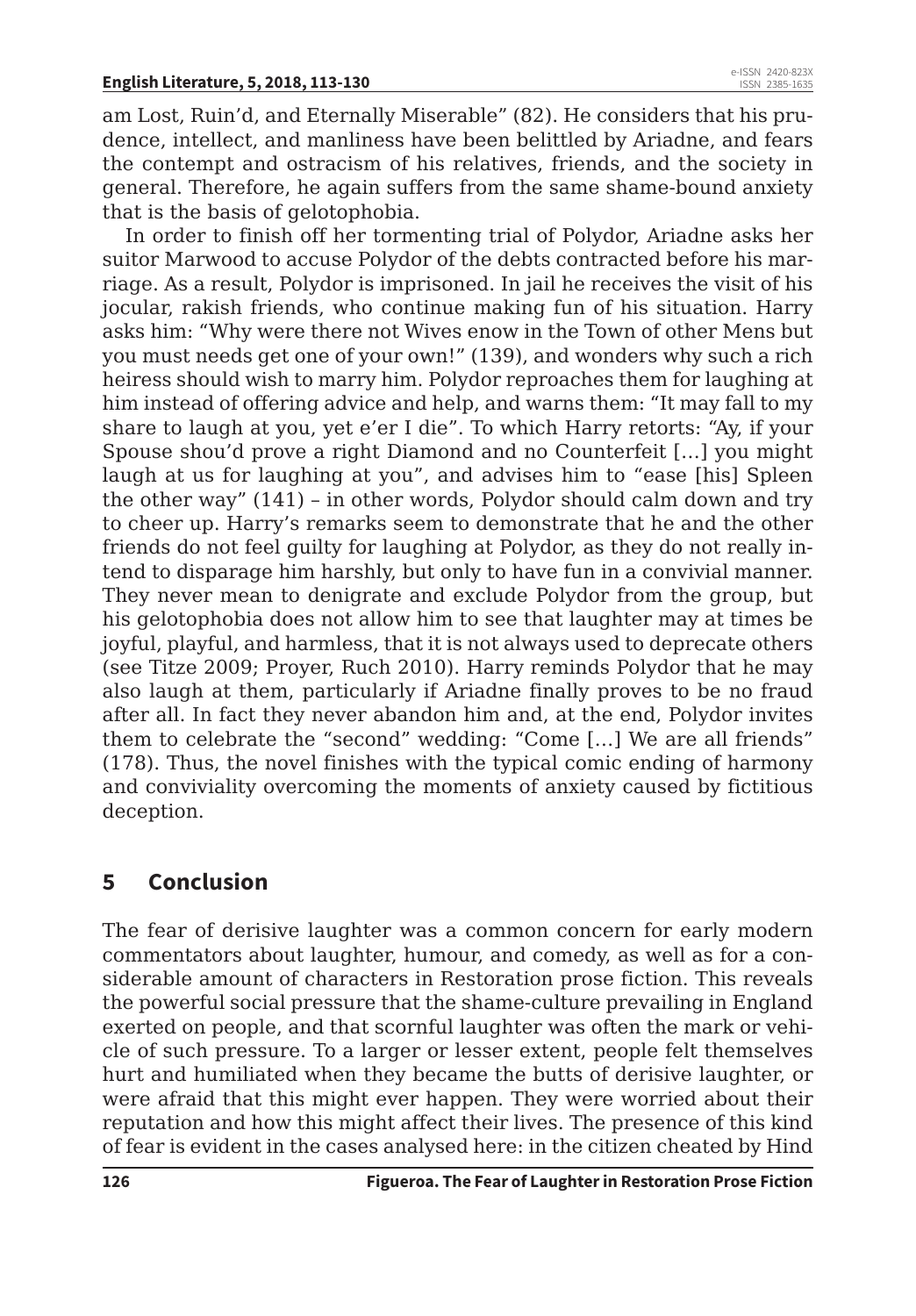in *The English Gusman*, in Cornelia's father and in Squire Limberham in *The London Jilt*, in Octavio in *Love-Letters*, in Isabella in *The History of the Nun*, and in Polydor in *The Fair Extravagant*. Focusing on the latter, it is obvious that the actions of the "fair extravagant" and "humorous bride" Ariadne unsettle Polydor's life, who sees his gender identity challenged by her unconventional marriage proposal and sudden disappearance. First, he is afraid that his rakish, marriage-hating friends may mock him if he accepts her proposal, and then he fears the laughter of his relatives for being abandoned by his bride just after the wedding. Thus Polydor seems to believe that Ariadne's unorthodox behaviour threatens not only the homosocial bonds that he has with his friends, and the coherence of his commitment to libertinism, but also his masculinity in general, because her apparent deceit leads him to think that he has acted imprudently and cannot control his wife. He is afraid that his friends and relatives may scorn him for his weakness, and this may seriously affect his reputation. Therefore, Polydor shows symptoms of, at least temporary, gelotophobia as the result of Ariadne's unexpected conduct. And this is due to the interrelationship between derision and shame and also to the manner in which men's psychological stability and social reputation depended on women's behaviour at that time.

#### **Bibliography**

- Addison, Joseph (1973). "*The Spectator*, No. 249 (1711)". McMillin, Scott (ed.), *Restoration and Eighteenth-Century Comedy*. New York: Norton, 378-80.
- Ahern. Stephen (2005). "'Glorious ruine': Romantic Excess and the Politics of Sensibility in Behn's *Love-Letters*". *Restoration*, 29(1), 29-45.
- Amussen, Susan D. (1988). *An Ordered Society. Gender and Class in Early Modern England*. New York: Columbia University Press.
- Aristotle (1984). *The Rhetoric and the Poetics of Aristotle*. Transl. by W. Rhys Roberts and Ingram Bywater. New York: Modern Library.
- Ballaster, Ros (1992). *Seductive Fiction. Women's Amatory Fiction from 1684 to 1740*. Oxford: Oxford University Press.
- Ballaster, Ros (2004). "'The Story of the Heart': *Love-Letters Between and Noble-Man and his Sister*". Hughes, Derek; Todd, Janet (eds), *The Cambridge Companion to Aphra Behn*. Cambridge: Cambridge University Press, 135-50. DOI https://doi.org/10.1017/ccol0521820197.009.
- Barrow, Isaac (1678). *Several Sermons Against Evil Speaking*. London: Brabazon Aylmer.
- Behn, Aphra (1993). *Love-Letters Between a Nobleman and his Sister*. Vol. 2 of *The Works of Aphra Behn*. Edited by Janet Todd. London: Wil-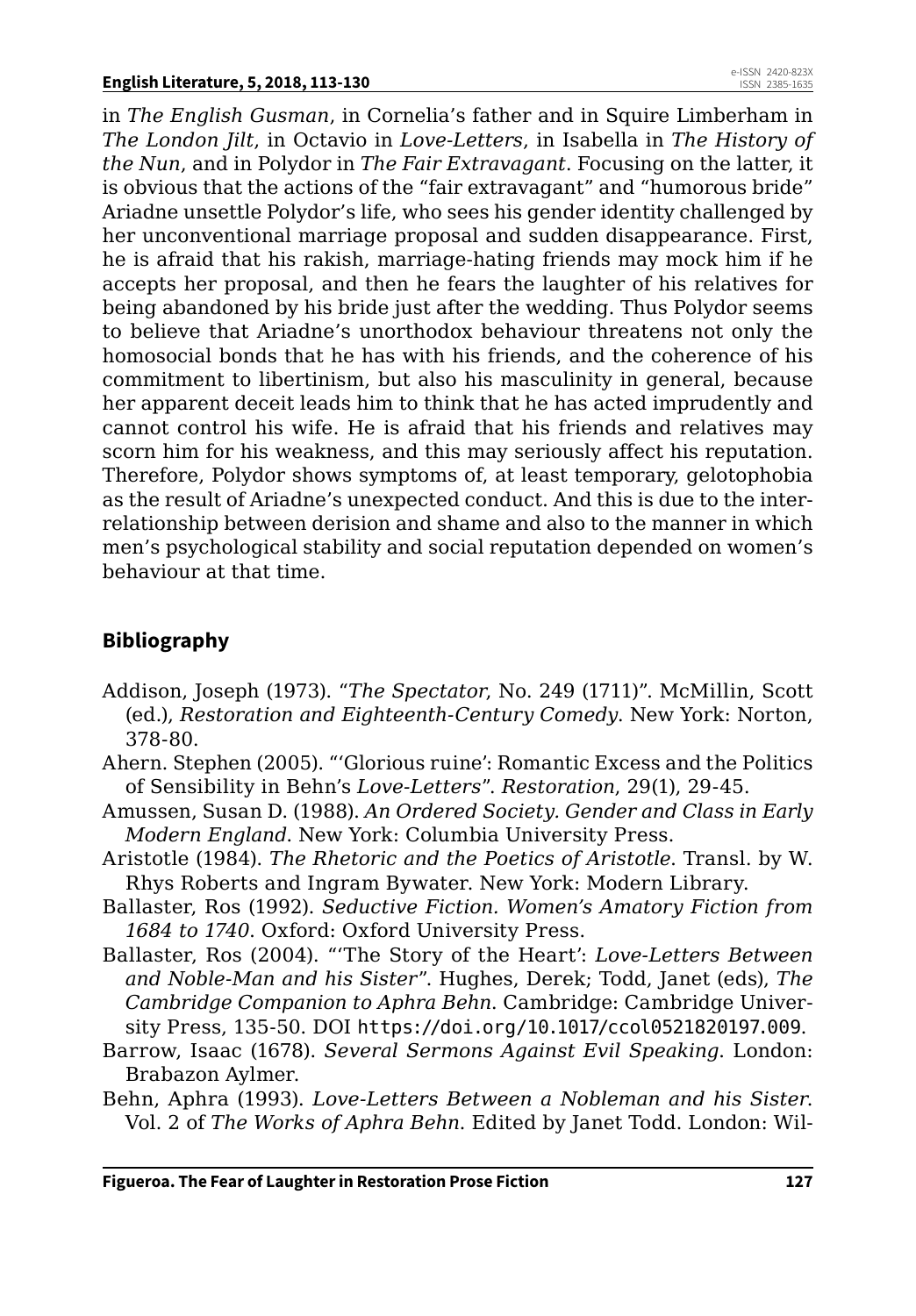liam Pickering. DOI https://doi.org/10.1093/actrade/9781851960132. book.1.

- Behn, Aphra (1995). *The History of the Nun*. Vol. 3 of *The Works of Aphra Behn*. Edited by Janet Todd. London: William Pickering, 205-58. DOI https://doi.org/10.1093/actrade/9781851960149.book.1.
- Bergson, Henri [1900] (1980). "Laughter". Sypher, Wylie (ed.), *Comedy*. Baltimore: Johns Hopkins University Press, 61-190.
- Breitenberg, Mark (1996). *Anxious Masculinity in Early Modern England*. Cambridge: Cambridge University Press.
- Burton, Robert (2001). *The Anatomy of Melancholy*. Edited by Holbrook Jackson. New York: New York Review of Books.
- Creighton, Millie (1990). "Revisiting Shame and Guilt Cultures: A Forty-Year Pilgrimage". *Ethos*, 18(3), 279-307. DOI https://doi.org/10.1525/ eth.1990.18.3.02a00030.
- Davies, Christie (2009). "Humor Theory and the Fear of Being Laughed at". *Humor*, 22(1-2), 49-62. DOI https://doi.org/10.1515/humr.2009.003.
- Dryden, John (1997). "Of Dramatick Poesie, An Essay (1668)". Womersley, David (ed.), *Augustan Critical Writing*. Harmondsworth: Penguin, 15-78.
- English, James (1994). *Comic Transactions. Literature, Humour, and the Politics of Community in Twentieth-Century Britain*. Ithaca: Cornell University Press.
- Ferguson, Mark A.; Ford, Thomas E. (2008). "Disparagement Humor: A Theoretical and Empirical Review of Psychoanalytic, Superiority, and Social Identity Theories". *Humor*, 21(3), 283-312. DOI https://doi. org/10.1515/humor.2008.014.
- Figueroa-Dorrego, Jorge (2008). "Alexander Oldys's Comic Displacement of Romance in *The Fair Extravagant*". Lorenzo-Modia; M. Jesús (eds), *Proceedings from the 21st AEDEAN Conference*. A Coruña: Universidade da Coruña, 433-42.
- Figueroa-Dorrego, Jorge (2009). "Ariadne's Adaptation of Alexander Oldys's *The Fair Extravagant* in *She Ventures and He Wins*". *SEDERI*, 18, 177-88.
- Figueroa-Dorrego, Jorge; Larkin-Galiñanes, Cristina (eds) (2009). *A Source Book of Literary and Philosophical Writings About Humour and Laughter*. Lewiston (NY): Edwin Mellen Press.
- Ford, Thomas; Richardson, Kyle; Petit, Whitney (2015). "Disparagement Humor and Prejudice: Contemporary Theory and Research". *Humor*, 28(2), 171-86. DOI https://doi.org/10.1515/humor-2015-0017.
- Foyster, Elizabeth (1999). *Manhood in Early Modern England. Honour, Sex and Marriage*. London: Longman. DOI https://doi.org/10.4324/9781315840901.
- Goulding, Susan (2008). "Aphra Behn's *Stories of Nuns*: Narrative Diversions and *Sister Books*". *Interdisciplinary Literary Studies*, 10(1), 38-55.
- Hacker, Peter (2017). "Shame, Embarrassment, and Guilt". *Midwest Studies in Philosophy*, 41, 202-24. DOI https://doi.org/10.1111/misp.12073.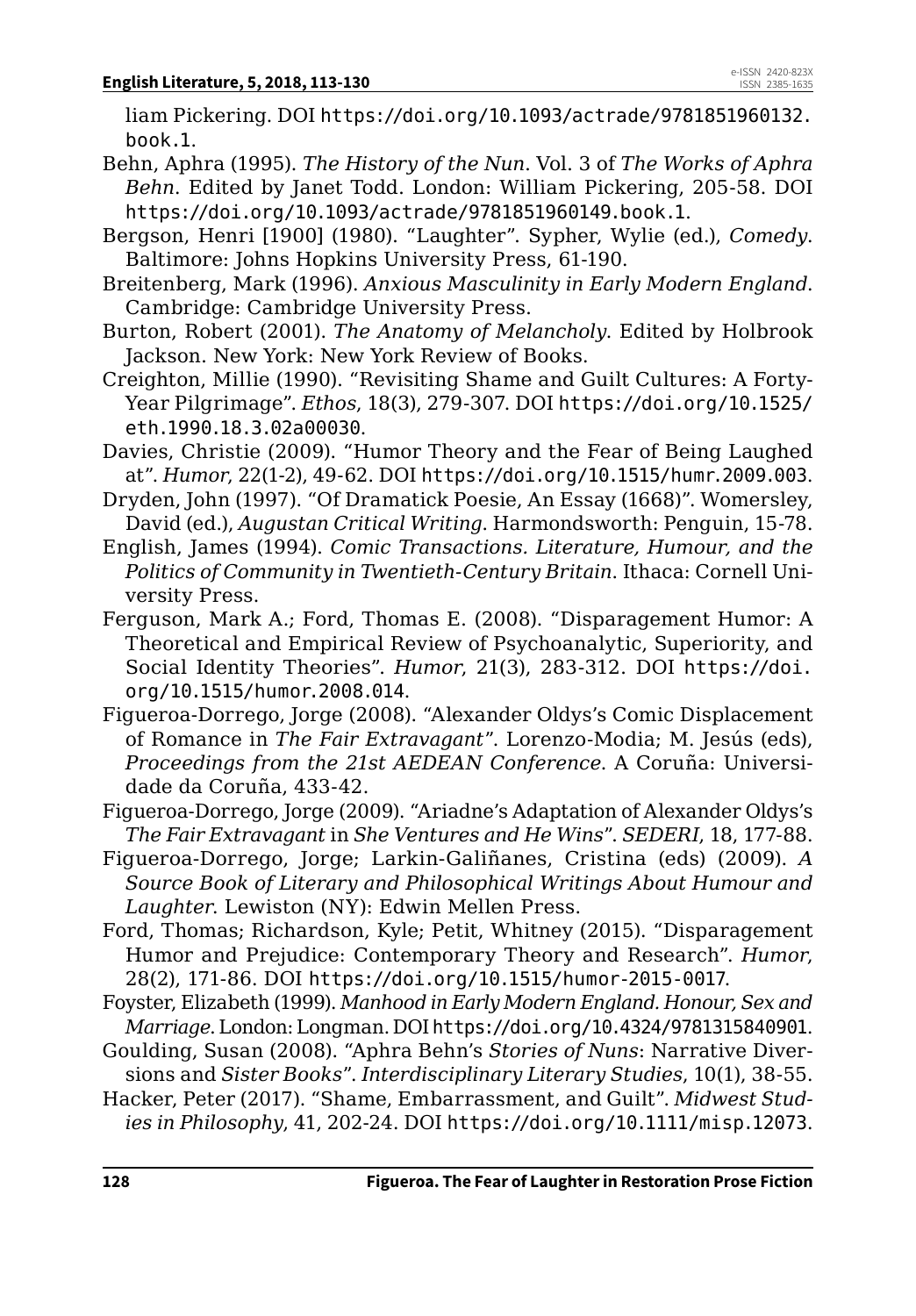- Heyd, David (1982). "The Place of Laughter in Hobbes's Theory of Emotion". *Journal of the History of Ideas*, 43(2), 285-95. DOI https://doi. org/10.2307/2709204.
- Hobbes, Thomas (1973). *Leviathan*. London: Dent.
- Hobbes, Thomas (1994). *Human Nature and De Corpore Politico*. Edited by J.C.A. Gaskin. Oxford: Oxford University Press.
- Hudson, Nicholas (2005). "Social Rank, 'The Rise of the Novel', and Whig Histories of Eighteenth-Century Fiction". *Eighteenth-Century Fiction*, 17(4), 563-98. DOI https://doi.org/10.1353/ecf.2005.0009.
- Martineau, William (1972). "A Model of the Social Functions of Humor". Goldstein, Jeffrey; McGhee, Paul (eds), *The Psychology of Humor*. New York: Academic Press, 101-25. DOI https://doi.org/10.1016/b978-0- 12-288950-9.50011-0.
- Morreall, John (1983). *Taking Laughter Seriously*. Albany (NY): State University of New York Press.
- Oldys, Alexander (1682). *The Fair Extravagant, or, The Humorous Bride. An English Novel*. London: Charles Blount.
- Pearson, Jacqueline (1991). "Gender and Narrative in the Fiction of Aphra Behn". *The Review of English Studies*, 42(165), 40-56, and 42(166), 170- 90. DOI https://doi.org/10.1093/res/xlii.165.40 and https://doi. org/10.1093/res/xlii.166.179.
- Pearson, Jacqueline (1993). "The History of *The History of the Nun*". Hutner, Heidi (ed.), *Rereading Aphra Behn: History, Theory, and Criticism*. Charlottesville: University Press of Virginia, 234-52.
- Platt, Tracey; Ruch, Willibald (2009). "The Emotions of Gelotophobes: Shameful, Fearful, and Joyless?". *Humor*, 22(1-2), 91-110. DOI https:// doi.org/10.1515/humr.2009.005.
- Pollak, Ellen (1993). "Beyond Incest: Gender and the Politics of Transgression in Aphra Behn's Love-Letters between a Nobleman and His Sister". Hutner, Heidi (ed.), *Rereading Aphra Behn: History, Theory, and Criticism*. Charlottesville: University Press of Virginia, 151-86.
- Proyer, René; Ruch, Willibald (2010). "Dispositions Towards Ridicule and Being Laughed at: Current Research on Gelotophobia, Gelotophilia, and Katagelasticism". *Psychological Test and Assessment Modeling*, 52(1), 49-59.
- Ruch, Willibald (2009). "Fearing Humor? Gelotophobia: The Fear of Being Laughed at. Introduction and Overview". *Humor*, 22(1-2), 1-25. DOI https://doi.org/10.1515/humr.2009.001.
- Ruch, Willibald; Proyer, René (2008). "The Fear of Being Laughed at: Individual and Group Differences in Gelotophobia". *Humor*, 21(1), 47-67. DOI https://doi.org/10.1515/humor.2008.002.
- Ruch, Willibald; Proyer, René (2009). "Who Fears Being Laughed at? The Location of Gelotophobia in the Eysenckian PEN-Model of Personality".